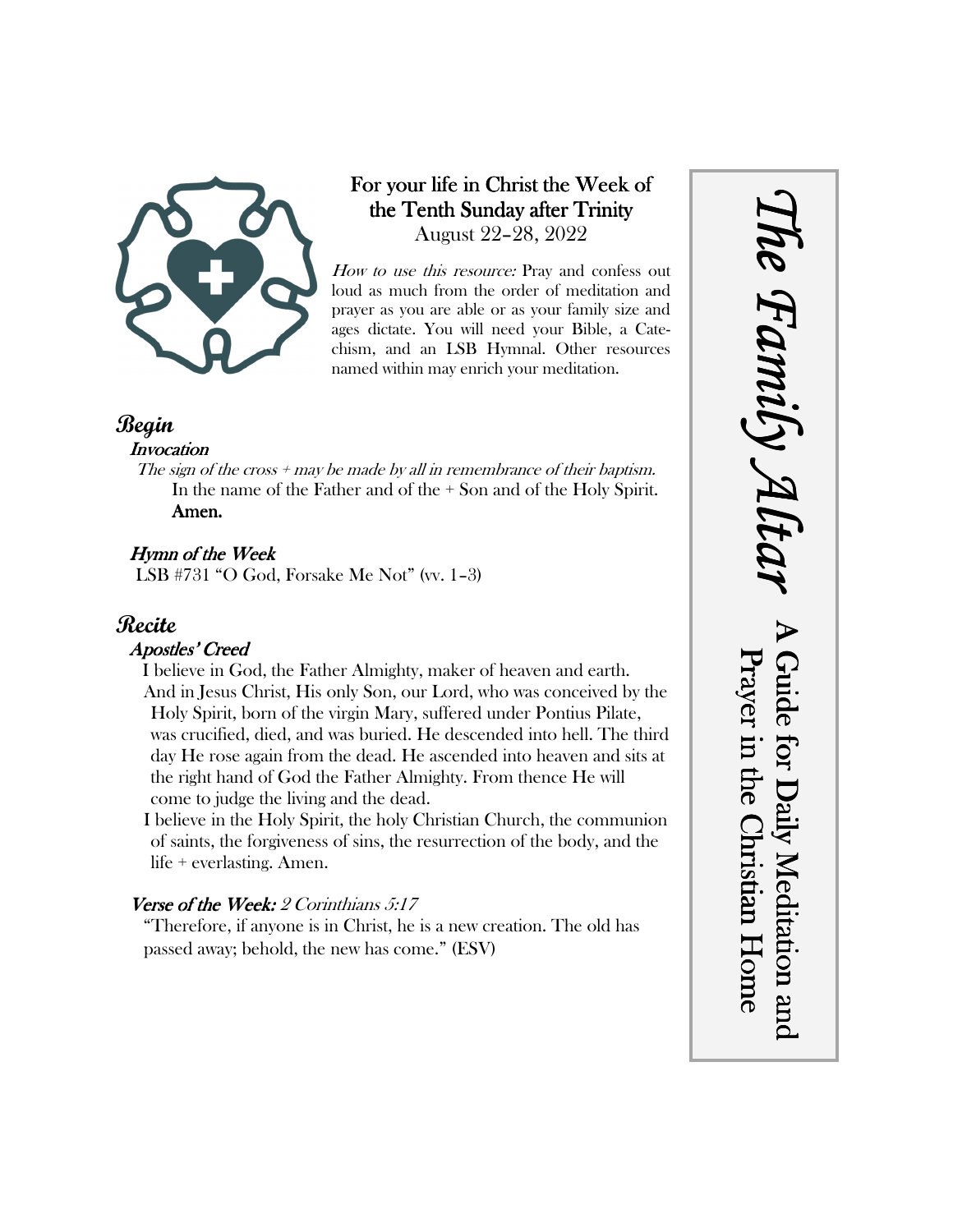# **Meditate**

|                | Mon.       | Tues.    | Wed.     | Thurs. | Fri. | Sat. | Sun. |
|----------------|------------|----------|----------|--------|------|------|------|
| <b>Morning</b> | $119:137-$ | 122, 123 | 125, 126 | 28     | 130  | 132  | 134  |
|                | 152        |          |          |        |      |      |      |
| Evening        | 119:153-   | 124      | 127      | 29     | 131  | 133  | 135  |
|                | 176        |          |          |        |      |      |      |

Psalm: 60-Day Psalm Schedule

### Daily Bible Stories

| Day       | <b>Week 51: New Testament Stories</b>                    |  |  |  |
|-----------|----------------------------------------------------------|--|--|--|
| Monday    | Walk in the Light - John $12:42-50$                      |  |  |  |
| Tuesday   | Jesus Is the Way to the Father $-$ John 14:1–14          |  |  |  |
| Wednesday | The Father Will Give the Spirit of Truth – John 14:15–24 |  |  |  |
| Thursday  | Jesus Goes to the Father – John 14:23–31                 |  |  |  |
| Friday    | Jesus Is the True Vine $-$ John $15:1-8$                 |  |  |  |
| Saturday  | Look Ahead to Sunday's Readings (see last page)          |  |  |  |
| Sunday    | <b>Attend Divine Service</b>                             |  |  |  |

# Daily Lectionary Readings

| <b>August 22</b> | 1 Kng $2:1-27$ , 1 Cor $13:1-13$   |
|------------------|------------------------------------|
|                  | 1 Cor $14:1 - 16:23$               |
| <b>August 23</b> | 1 Kng 3:1-15, 2 Cor 1:1-22         |
|                  | $1$ Kng $3:16 - 4:34$              |
| August 24        | 1 Kng 5:1-18, 2 Cor 1:23-2:17      |
|                  | $1$ Kng 6:1-7:50                   |
| August 25        | 1 Kng 7:51-8:21, 2 Cor 3:1-18      |
| August 26        | 1 Kng 8:22-30, 46-63, 2 Cor 4:1-18 |
|                  | (P <sub>S</sub> 30)                |
| <b>August 27</b> | 1 Kng 9:1-9; 10:1-13, 2 Cor 5:1-21 |
|                  | (Ps 72)                            |
| <b>August 28</b> | 1 Kng 11:1-26, 2 Cor 6:1-18        |
|                  |                                    |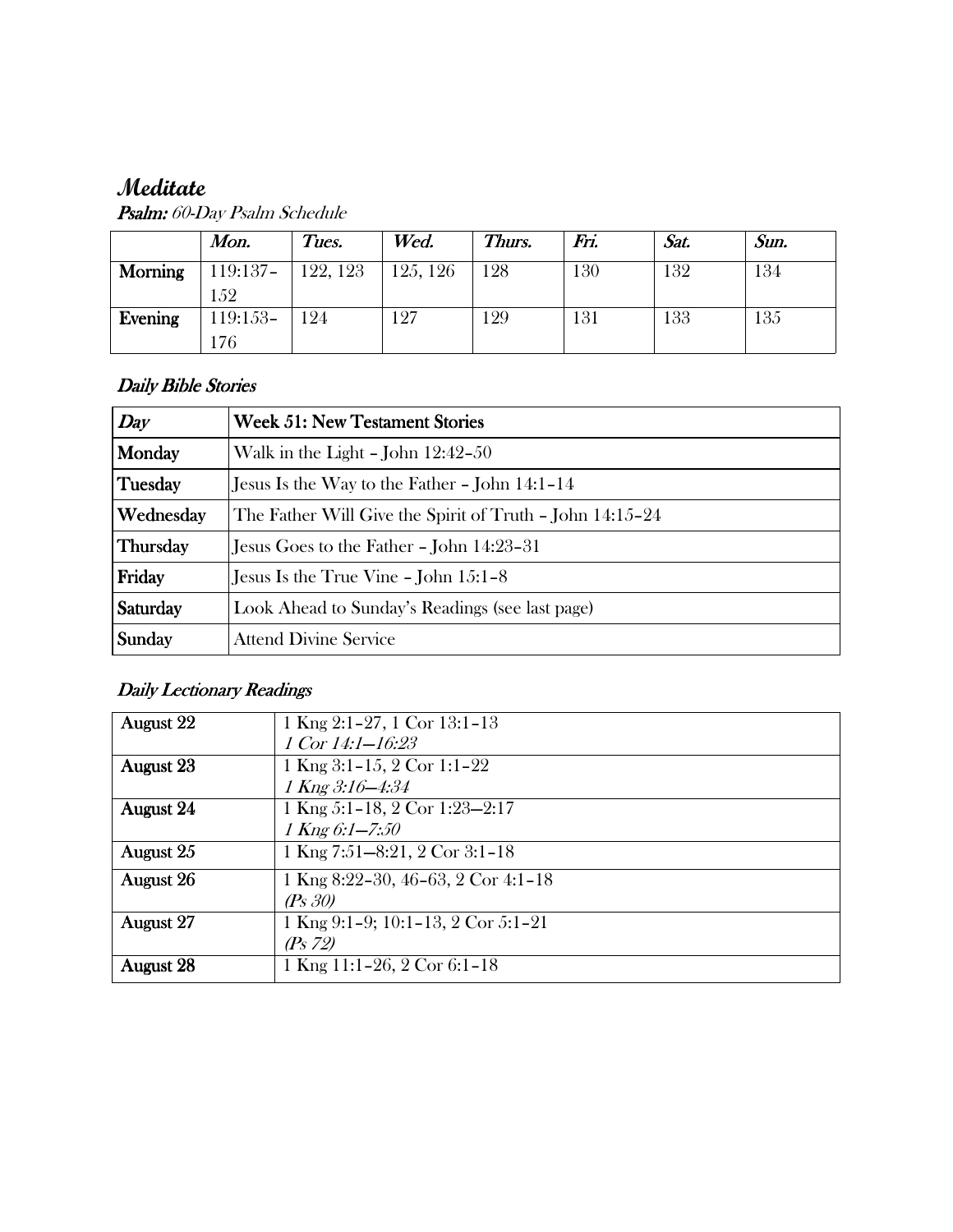# **Study**

### The Catechism

Participants may choose to study the catechism at their own pace or follow along with the selected portion of the catechism for the week.

Review Baptism See p. 14–15 of the Learn by Heart Catechism

**Pray** Kyrie Lord, have mercy. Christ, have mercy. Lord, have mercy.



#### Lord's Prayer

#### Collect for the Week:

O God, You declare Your almighty power above all in showing mercy and pity. Mercifully grant us such a measure of Your grace that we may obtain Your gracious promises and be made partakers of Your heavenly treasures; through Jesus Christ, Your Son, our Lord, who lives and reigns with You and the Holy Spirit, one God, now and forever. Amen.

#### Daily Themes for Prayer

**Monday:** Pray for faith to live in the promises of Holy Baptism; for one's calling and daily work; for the unemployed; for the salvation and well-being of our neighbors; for schools, colleges, and seminaries; for good government and for peace. Tuesday: Pray for deliverance against temptation and evil; for the addicted and despairing, the tortured and oppressed; for those struggling with besetting sins. Wednesday: Pray for marriage and family, that husbands and wives, parents and children live in ordered harmony according to the Word of God; for parents who must raise children alone; for our communities and neighborhoods. Thursday: Pray for the Church and her pastors; for teachers, deacons, deaconesses, and other church workers; for missionaries and for all who serve the Church; for fruitful and salutary use of the blessed sacrament of Christ's body and blood. Friday: Pray for the preaching of the holy cross of our Lord Jesus Christ and for the spread of His knowledge throughout the whole world; for the persecuted and oppressed; for the sick and dying. **Saturday:** Pray for faithfulness to the end; for the renewal of those who are withering in the faith or have fallen away; for receptive hearts and minds to God's Word on the Lord's Day; for pastors and people as they prepare to administer and receive Christ's holy gifts. **Sunday:** Pray for the joy of the resurrection among us; for the fruit of faith nourished by the Word and Sacraments.

Morning or Evening Prayer from the Catechism